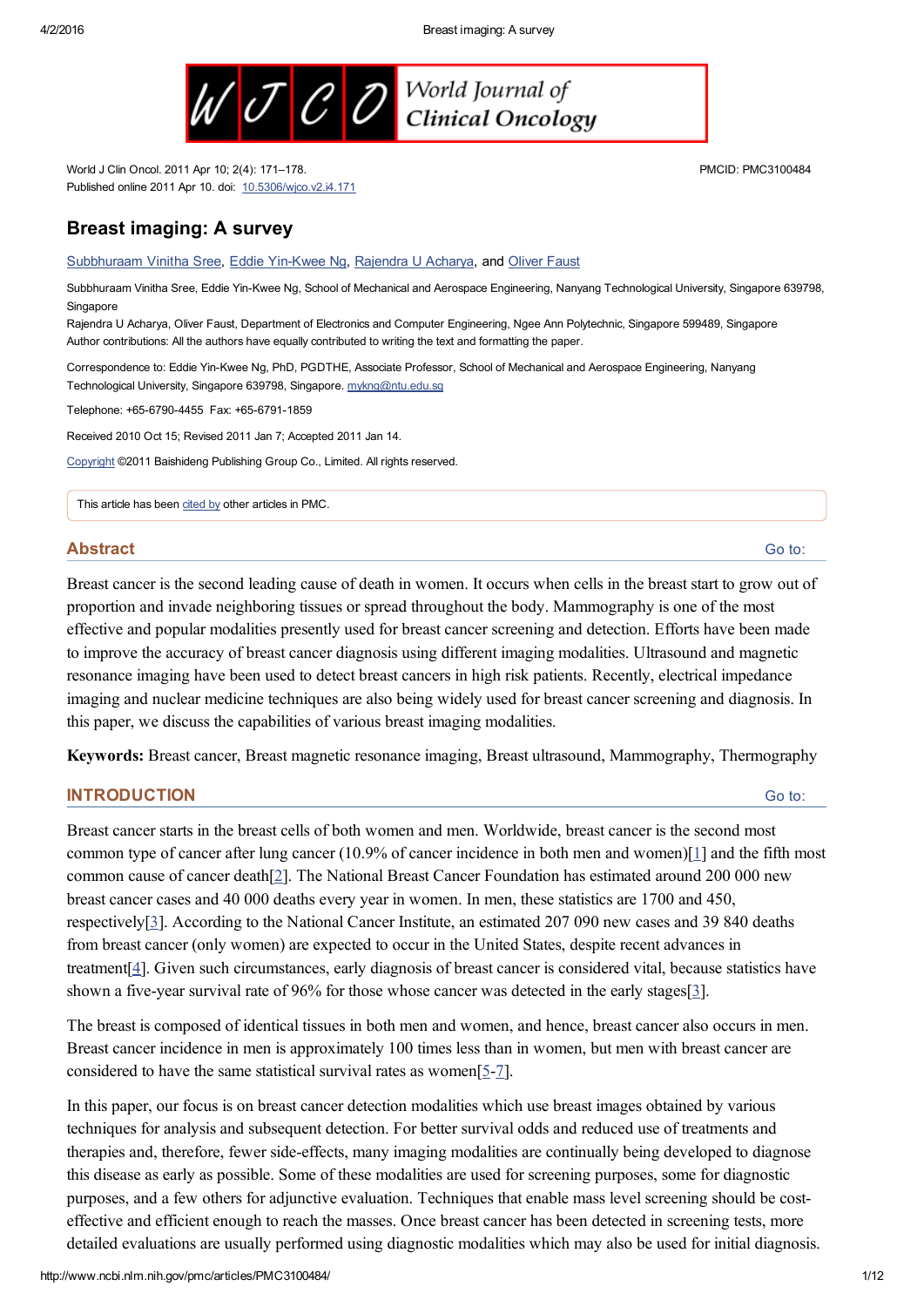Adjunctive modalities are used to provide the doctors and clinicians with additional confidence in their initial diagnosis. The currently used modalities include mammography, breast ultrasound, thermography, magnetic resonance imaging (MRI), positron emission tomography (PET), scintimammography, optical imaging, electrical impedance based imaging, and computed tomography (CT).

Since cancer is a complex disease with varied pathology, many variations of the basic detection technique used in each of these modalities have been carried out over the years in order to improve the detection efficiency[\[8\]](#page-7-6). The main aim of this paper is to provide a discussion on the capabilities of each of these modalities, which are presented in the following sections.

## VARIOUS MODALITIES USED FOR BREAST CANCER DETECTION

Go to:

This section presents a review of the various modalities used for breast cancer detection.

## Mammography

Mammography is the most common method of breast imaging. It uses low-dose amplitude-X-rays to examine the human breast. Cancerous masses and calcium deposits appear brighter on the mammogram. This method is good for detecting Ductal Carcinoma In Situ (DCIS) and calcifications. Currently, mammography is the gold standard method to detect early stage breast cancer before the lesions become clinically palpable. Mammography has helped to decrease the mortality rate by 25%-30% in screened women when compared with a control group after 5 to 7 years[[9](#page-7-7)]. Randomized trials of mammographic screening have provided strong evidence that early diagnosis and treatment of breast cancer reduces breast cancer mortality[\[10](#page-7-8)].

It is very difficult to detect cancer in the early stage using mammographic screening. However, additional screening tests may reduce the death rate from breast cancer. The mammography screening test has been shown to lower the death rate in randomized controlled trials conducted with the general population  $[11-13]$  $[11-13]$  $[11-13]$ . Mammographic imaging has proved to be scientifically more suitable for screening, and hence, may be used for general screening[\[12](#page-7-11)]. Patients with abnormal breast findings were screened using mammography, sonography and magnetic resonance (MR) mammography[ $14$ ]. Carcinoma in situ was diagnosed in 78.9% and 68.4% of patients using mammography and MR mammography, respectively. A combination of all three diagnostic methods performed better in detecting invasive cancer and multifocal disease. However, the sensitivity of mammography and sonography combined was identical to the performance of MR mammography (i.e. 94.6%).

In digital tomosynthesis mammography, the basic mammography technique has been modified to acquire 3D views of the breast[\[15](#page-7-13)]. In another variation called ductography, contrast agents are used to determine the presence of a mass within the ducts. A recent development of mammography is contrastenhanced digital mammography (CEDM) which uses an intravenous injection of an iodinated contrast agent in conjunction with a mammography examination[\[16](#page-7-14)]. Diekmann et al[\[17\]](#page-7-15) evaluated the diagnostic benefits of CEDM over conventional mammography. They found an increase in sensitivity from 0.43 to 0.62 on using CEDM, and also observed better sensitivity in the case of dense tissues. This is a potentially useful benefit as it is known that conventional mammography is not very sensitive in detecting cancer in dense breast tissues.

## Breast ultrasound

Ultrasound imaging is used to detect breast lesions and it is used as an adjunct tool for detecting the location of the suspicious lesion. The ultrasound transducer directs high-frequency sound waves into the breast tissues and detects the reflected sound waves. These detected waves are used to display 2D images. As the sensor is moved over the breast, continuous real-time images can be captured. Ultrasound can be used as an adjunct to mammography for clinical examination in the assessment of both palpable and impalpable breast abnormalities. Ultrasound screening in asymptomatic women causes unacceptable false positive and false negative outcomes[\[18](#page-7-16)]. Hence, there is little evidence to support the use of breast ultrasound in breast cancer screening.

Mammography alone misses many cancers in dense-breasted women. The diagnostic yield of mammography with an automated whole breast ultrasound (AWBU), for women with dense breasts and/or at elevated risk of breast cancer, is better[[19](#page-7-17)]. A study by Kelly et al[\[19\]](#page-7-17) showed that 87% of cancer detections added by AWBU were found in the 68% of studies in women with dense/very dense breasts. Hence, AWBU resulted in significant cancer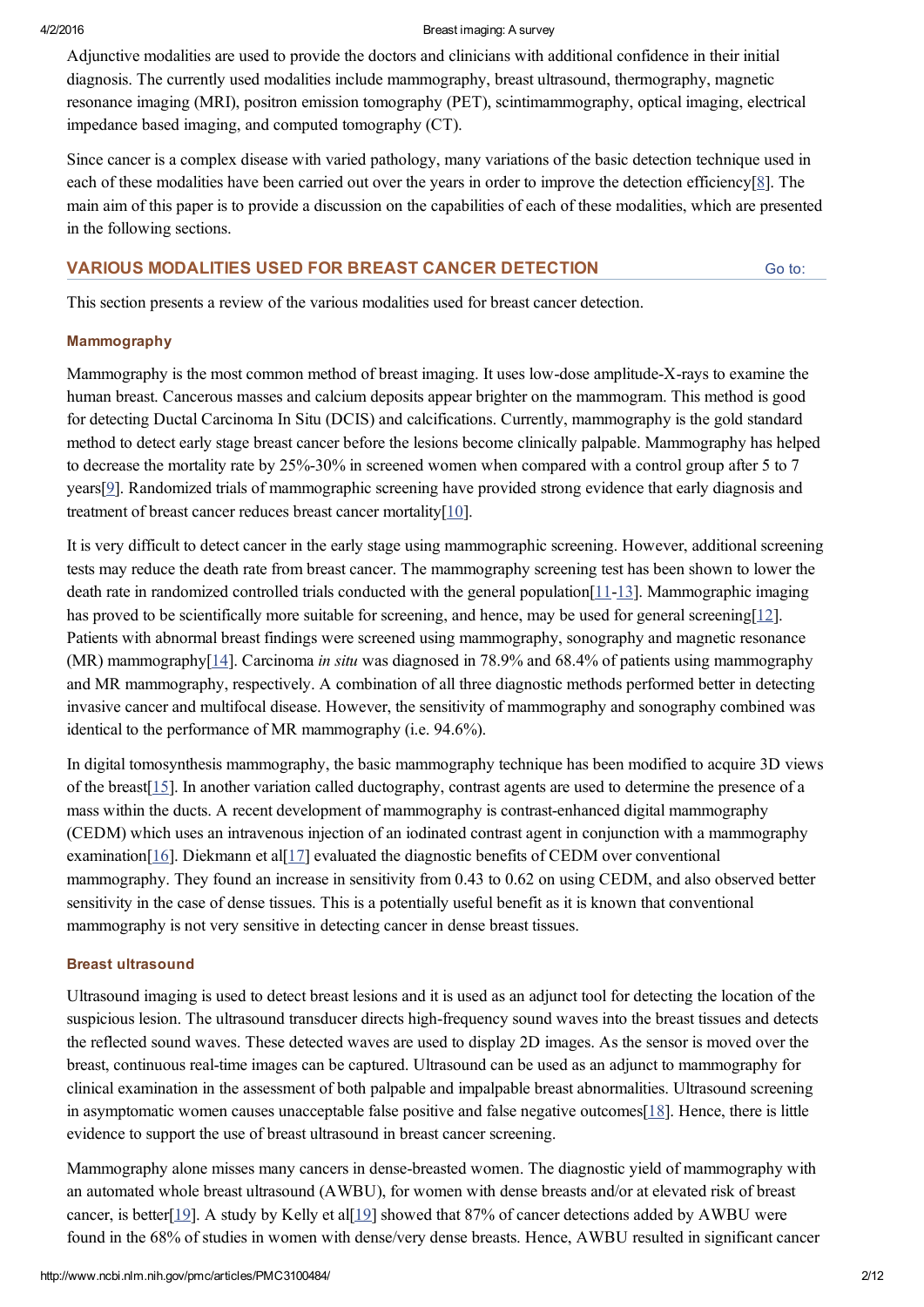detection improvement compared with mammography alone. Kopans[\[12\]](#page-7-11) has suggested that sonography should always be used with mammography or other imaging techniques. It alone will not be able to detect lesions accurately. Another study that supports the use of mammography and ultrasound together is the ACRIN 6666 trial. The results of this study indicated that incorporating a screening ultrasound with mammography would detect an additional 1.1 to 7.2 cancers per 1000 high-risk women, however, at the expense of an increased false positive rate[\[20\]](#page-8-0). Breast cancer is common among Japanese women in their late 40s with small and dense breasts. It was shown that the performance of ultrasound was similar to that of mammography in detecting breast cancers in these women[\[21\]](#page-8-1). The authors of this study have also suggested that the combination of mammography and ultrasound is a suitable method for breast screening in Japan. A very recent specific study which was conducted to evaluate the efficiency of whole breast ultrasound based on BI-RADS final assessment categories in women with mammographically negative dense breasts[\[22\]](#page-8-2) has reported that ultrasound is useful for dense breast evaluations.

Advancements in ultrasound technology include 3D ultrasound that formats the sound wave data into 3D images[\[23\]](#page-8-3), automated ultrasound for a good overall view of the breast[\[24\]](#page-8-4), Doppler Ultrasound[\[25\]](#page-8-5), and sonoelastography[[26](#page-8-6)].

## Breast thermography

Cancerous and pre-cancerous tissues have a higher metabolic rate resulting in growth of new blood vessels supplying nutrients to the fast growing cancer cells. As a consequence, the temperature of the area surrounding the precancerous and cancerous breast tissue is higher when compared to the normal breast tissue temperature. The breast has been recognized to exhibit a circadian rhythm, which reflects the physiology. There is evidence to indicate that these rhythms, associated with malignant cell proliferation, are non-circadian $[27,28]$  $[27,28]$  $[27,28]$ . The relationship between breast skin temperature and breast cancer has been examined[\[29,](#page-8-9)[30\]](#page-8-10). Measurable changes were observed in skin temperatures between clinically healthy and cancerous breasts. The cyclic variation in temperature and vascularization of the normal breast thermograms under a controlled environment were studied[[31\]](#page-8-11). The results of this study help in the analysis of normal and abnormal breast thermography.

Nowadays, breast thermograms are widely used for the accurate detection of breast cancer[ $32-38$  $32-38$  $32-38$ ]. Thermography is a promising screening tool because it is able to diagnose breast cancer at least ten years in advance. However, both analysis and interpretation of thermograms depends on analysts.

## MRI

MRI uses the hydrogen nucleus (single proton) for imaging purposes because this nucleus is abundant in water and fat. The magnetic property of the hydrogen nucleus is used to produce detailed images from any part of the body. The patient who is examined using MRI is placed in a magnetic field and a radio frequency wave is applied to create high contrast images of the breast. In dynamic contrast enhanced-MRI (DCE-MRI)[[39](#page-8-14)], a contrast agent is injected before the images are captured. This technique has been found to be more sensitive than mammography[[40](#page-9-0)].

Application of state-of-the-art imaging modalities, namely MRI, magnetic resonance spectroscopy (MRS), nuclear imaging, and optical imaging, for precise identification of human breast tumors and their use in monitoring chemotherapeutic responses has been discussed[\[41\]](#page-9-1). MRI helps in investigating vascular changes associated with neoangiogenesis[[42](#page-9-2)]. It is popular in diagnosis, and is now being used to assess tumor response to treatment. It is predicted that new contrast agents and improvements in measurement and analytical methods will help the use of MRI in investigating the vascular dependence of tumor growth and the activity of vascular-directed therapies.

Breast MRI is a widely used imaging modality for the early detection of breast cancer[\[43\]](#page-9-3). Early results suggest that MRI can dramatically improve the yield of screening certain atrisk populations. Further work may be performed to clarify the role of breast MRI in the early detection of breast cancer. Recent work on breast MRI with 3 Tesla magnets, showed that MRI had a higher spatial and temporal resolution and a better signal to noise ratio[\[44\]](#page-9-4).

Numerous studies have demonstrated that malignant tissues have elevated levels of choline-containing compounds, suggesting that these compounds may serve as non-invasive markers for detecting malignancies [[45\]](#page-9-5). In vivo noninvasive MRSI uses equipment that is almost identical to the normal MRI apparatus but with specific sequences for spectroscopic signal acquisition to visualize the total choline content in the breast. MRS improves the specificity of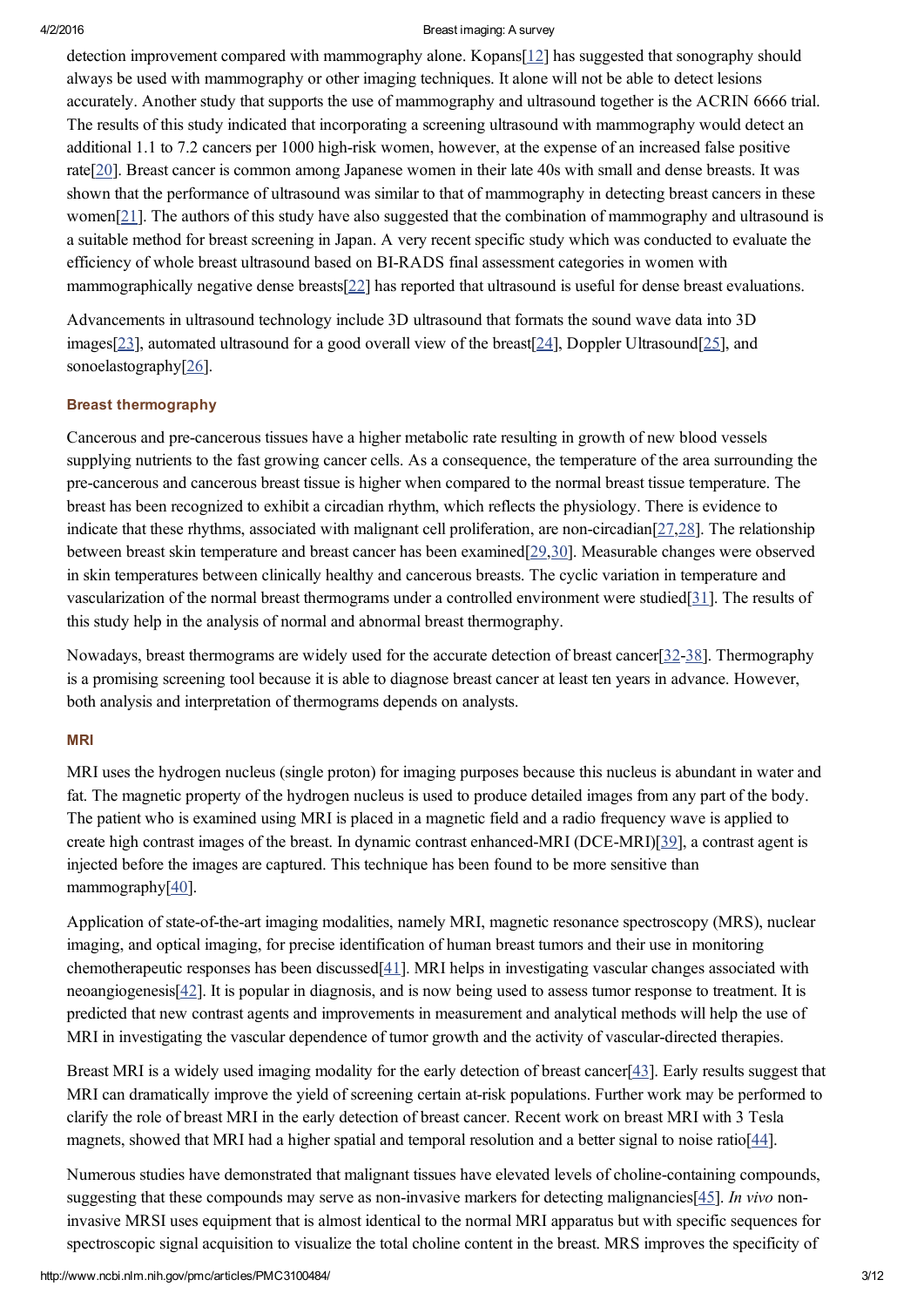MRI further, and it can predict response to therapy and/or evaluate very early response to chemotherapy. In a study using MRS, the specificity was observed to be 87.5% which was significantly higher than that obtained using MRI (62.5%)[[46\]](#page-9-6). Novel contrast agents are being developed to provide more sensitive and more specific discrimination of benign from malignant lesions. MRS and MRI are rapidly becoming standard capabilities of clinical MR systems with magnets 1.5 Tesla or stronger<sup>[\[47](#page-9-7)]</sup>. The promising results from multiple institutions reported so far suggest that MRS, along with MRI, can improve the clinical assessment of breast cancer in the future. Numerous multicenter trials may still be needed before these new techniques can be widely used to guide diagnostic decisions and to predict response to therapy. Brain and prostate cancers also exhibit increased choline levels, and hence, MRS is suitable for assessing these cancers[\[48\]](#page-9-8).

In another version of MRI, namely diffusion weighted imaging (DWI), image contrast arising out of the differences in the motion of water molecules between tissues is utilized for imaging. No external contrast agents are needed. The Apparent Diffusion Constant (ADC) parameter was found to be higher in tumor tissues compared to normal tissues, and hence, this ADC has been used in the assessment of metastatic breast cancer response to chemoembolization $[49]$  $[49]$ . DWI-MRI has also been used for evaluating a variety of other cancers including liver, prostate and pancreatic carcinomas[\[48\]](#page-9-8).

In MRI based elastography, a periodic motion is generated by a mechanical shaker to one side of the breast and the resulting displacement field inside the breast is captured by MRI to determine the elasticity parameters[\[50\]](#page-9-10). This technique relies on MRI's ability to detect slight motion. MRE studies have also been tried to assess prostate cancers[\[48\]](#page-9-8).

MRI is useful for women with a higher risk of breast cancer, has good image resolution, is effective for evaluating dense breasts, helps to evaluate inverted nipple, allows the simultaneous evaluation of both breasts, helps to determine whether lumpectomy or mastectomy is the best treatment, and it has no side effects as there is no radiation[[51](#page-9-11)]. The limitations of this technique are that it is not good at diagnosing ductal carcinoma in situ (DCIS), may lead to many false positives, is slow (30 min to one hour), more expensive, and may not show all calcifications. Recently, an analysis was conducted to study the correlation between film mammography and MRI in screening breast cancer in high-risk women[\[52\]](#page-9-12). The authors found no significant correlation, and suggested that using both modalities for screening is likely to improve the odds of detecting early stage cancers.

## Positron emission tomography

Positron emission tomography (PET) is a nuclear medicine imaging technique which is used to produce three dimensional images. It detects a pair of γ rays, which are emitted from the radionuclide that is introduced into the human body. Malignant tumors are characterized by increased glucose metabolism compared with normal cells. This produces a good contrast between cancerous and normal cells in PET images. It provides information about the chemical functions inside organs and tissues. However, PET is very expensive and yields poor resolution images. Furthermore, the patient is subjected to radiation exposure. PET has been used frequently to predict treatment response in several cancers[[48\]](#page-9-8).

Single photon emission computed tomography (SPECT) and PET use radiolabeled isotopes[\[53\]](#page-9-13). Both imaging modalities provide unique opportunities to study animal models of breast cancer with direct application to human imaging. MRI and PET are complementary and valuable in monitoring response and assessing residual disease of locally advanced breast cancer treated with neoadjuvant chemotherapy[[54](#page-9-14)]. Their study suggested that the combined use of MRI and PET were complementary and offered advantages over clinical breast examination. PET was more accurate in predicting pathologic non-response, and the response evaluated using MRI correlated well with macroscopic pathologic complete response.

Scintimammography (SMM), SPECT and PET can be used as adjunct imaging tools for detecting and staging breast cancer, however, they cannot replace invasive procedures, due to insufficient sensitivity to detect small (less than 1 cm) tumor deposits[\[55\]](#page-9-15). SMM is useful for assessing palpable breast masses in women with dense breasts. Several enzymes and receptors have been targeted for imaging breast cancers with PET. Fluorodeoxyglucose is useful in the detection and staging of recurrent breast cancer and assessing its response to chemotherapy.

PET used to complement mammography is known as positron emission mammography (PEM), and it has been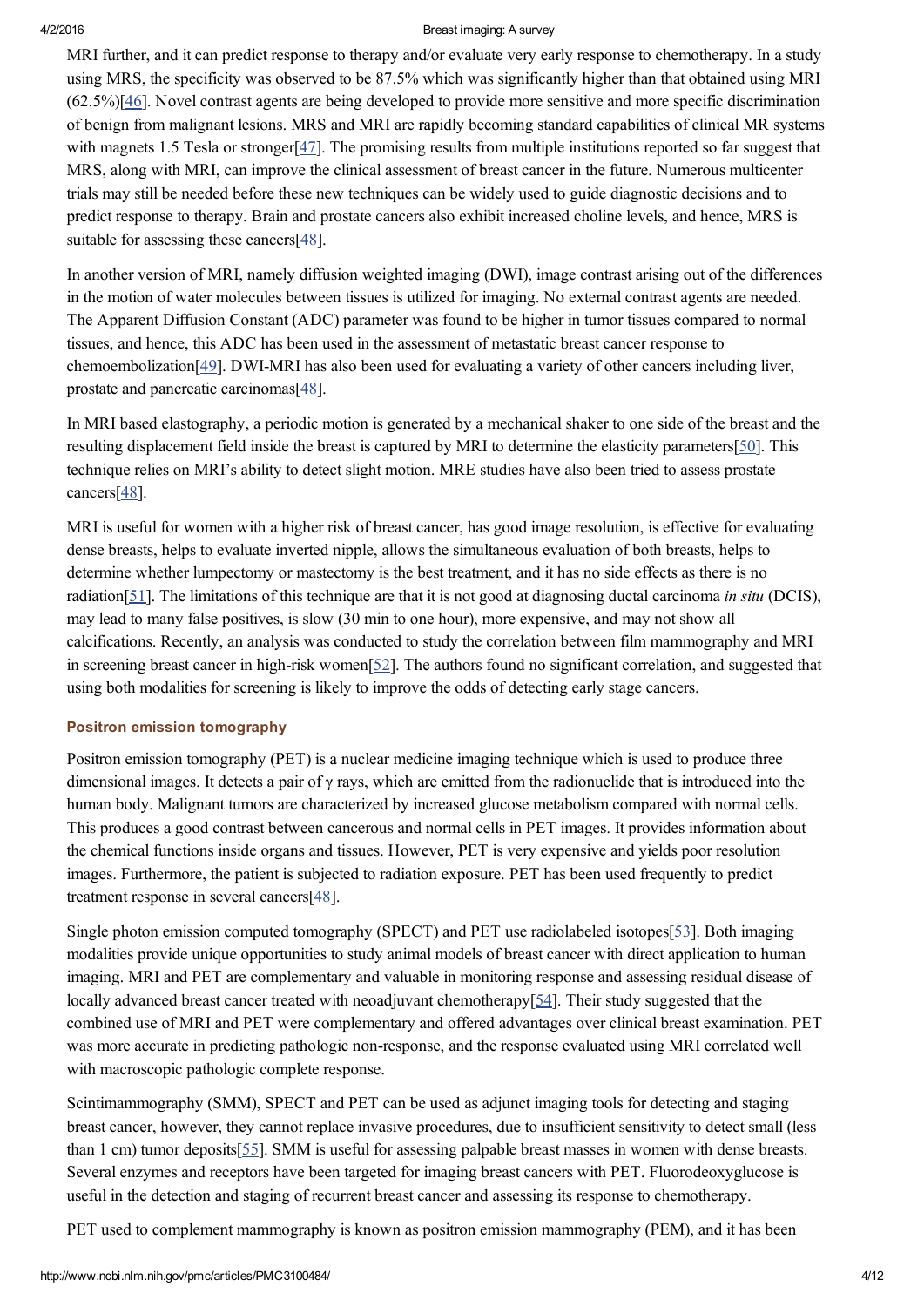reported that PEM may not be adversely affected by breast density, hormone replacement therapy, and menopausal status of the patient[\[56\]](#page-9-16).

## **Scintimammography**

The scintimammography imaging technique uses a radioisotope to visualize lesions of the breast. It is difficult to detect breast cancer in dense breast tissue using mammography. As a result, mammogram-based breast cancer detection techniques yield a high number of false positives. Scintimammography with technetium tetrofosmin (Tc-99 tetrofosmin) provides better precision in the diagnosis of women with dense breasts. It is suitable for dense breasts, can image breasts with implants, can image large and palpable abnormalities, and it can be used when multiple tumors are suspected  $[57]$  $[57]$ . A high-resolution breast-specific gamma camera was used to evaluate the occult breast cancer in women at high risk of breast cancer[\[58\]](#page-9-18). The authors found that high-resolution breast-specific scintimammography was able to detect small (< 1 cm), mammographically occult, nonpalpable lesions not otherwise detected by mammography or physical examination in women with increased risk for breast cancer. The joint use of mammography and 99mTc-methoxy isobutyl isonitrile (MIBI) scintimammography to reduce the number of biopsies required in patients with suspected breast cancer has been studied[\[59\]](#page-10-0). The total number of biopsies performed was reduced by 34%. In scintimammography with Tc99m compounds, the value of planar Tc99m sestamibi scanning for auxiliary lymph node evaluation was presented[\[60\]](#page-10-1). Their work confirmed that nontomographic Tc99m sestamibi scintimammography had a very low detection rate for auxiliary lymph node involvement and may not be suitable for clinical assessment of breast cancer. The sensitivity and specificity of Breast-Specific Gamma Imaging (BSGI) for the detection of breast cancer by using pathologic results as the reference standard was determined $[61]$  $[61]$ . BSGI showed high sensitivity (96.4%) and moderate specificity (59.5%) in the detection of breast cancers.

## Optical imaging

Optical imaging uses near infrared (NIR) wavelength light to detect lesions inside the breast. Diffuse optical imaging (uses NIR light to penetrate into the breast), diffuse optical tomography (uses NIR light of wavelength 700 to 1000 nm), and optical mammography (uses laser light) are the different types of optical imaging which use different wavelengths of light to detect breast lesions.

Diffuse optical imaging (DOI) is a noninvasive optical technique which uses NIR light to quantitatively characterize the properties of thick tissues  $[62]$ . Factors affecting the DOI performance are intrinsic and extrinsic contrast mechanisms, quantitation of biochemical components, and image formation/visualization. Currently, the new direction is to develop standardized DOI platforms that can be used as standalone devices or in conjunction with MRI, mammography, or ultrasound which can provide new insights for detecting disease in mammographically dense tissue, distinguishing between malignant and benign lesions, and understanding the impact of neoadjuvant chemotherapies.

Optical imaging offers complementary features to radiologic imaging techniques, primarily the quantitative imaging of hemoglobin saturation and concentration, and the selective imaging of specific gene expression with high sensitivity, because background signals can be suppressed using enzyme-activated fluorescence probes $[63]$  $[63]$ . This method can also characterize vascularization, permeability, and a plethora of contrast agents with high sensitivity, without using harmful radiation, and probably at less cost.

## Electrical impedance based imaging

Our body tissues offer impedance to the flow of electric current. Studies have shown that cancerous breast tissues have lower impedance when compared to normal tissues. Electrical impedance tomography (EIT) and electrical impedance scanning (EIS) are the two types of electrical impedance based imaging techniques available. In EIT, 2D or 3D images are reconstructed from a large number of impedance values which are captured by placing electrodes around the breast surface in a circular fashion. However, in EIS or electrical impedance mapping (EIM), a planar electrode array is used and there is no need for complicated reconstruction algorithms which are used for EIT.

Zou et al[\[64\]](#page-10-5) presented a review of the noninvasive impedance imaging techniques for breast cancer detection, such as EIT and EIM. They suggested that an invasive impedance technique can be more effective by combining it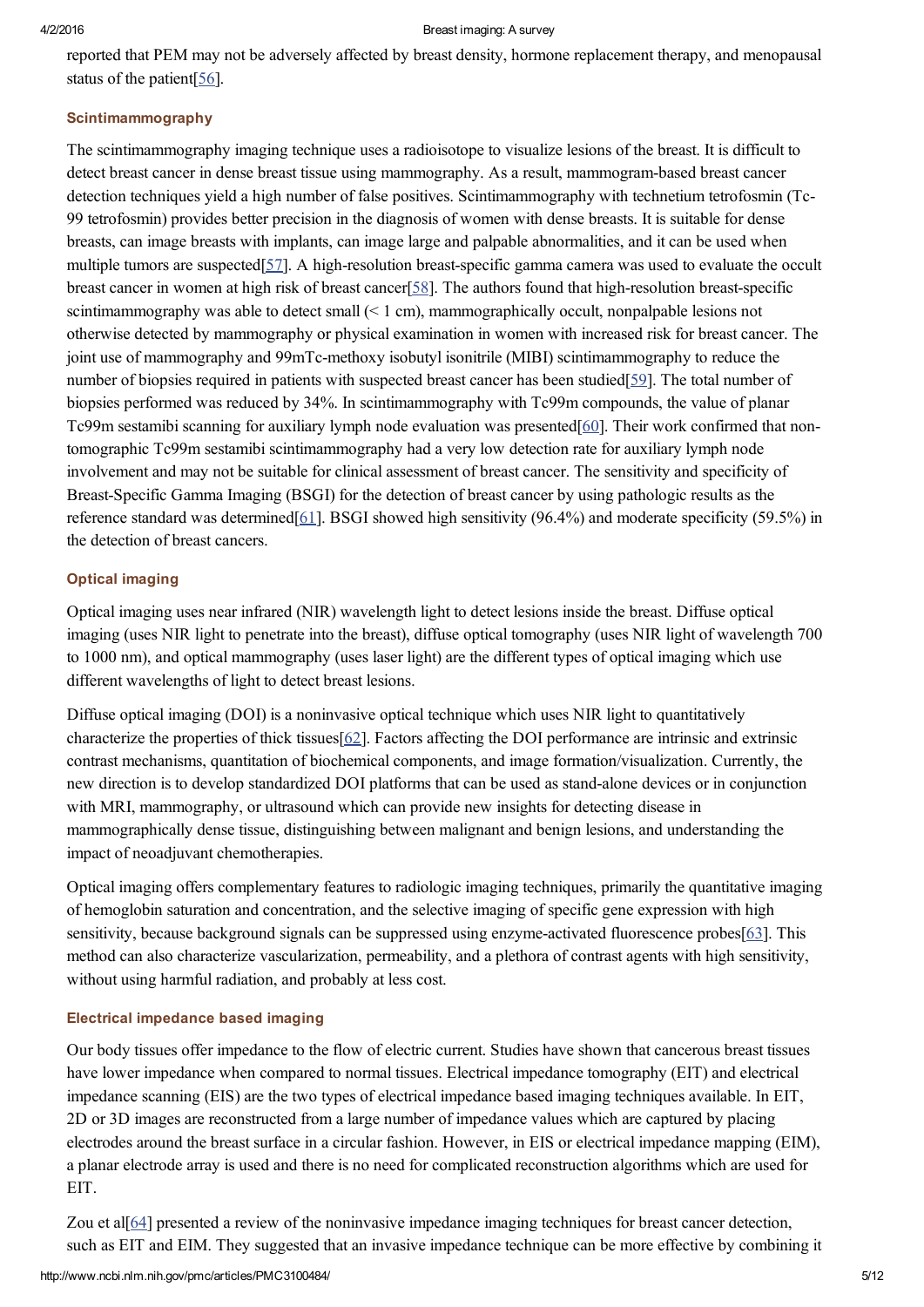with other cancer indicators. They have proposed the possibility of improving EIM using a pair of electrode arrays, one for exciting the breast surface and the other for measuring the impedance. They concluded that magnetic induction tomography and other magnetic induction based impedance imaging techniques are promising. The T-SCANTM technology and its use as a diagnostic tool for breast cancer detection was discussed by Assenheimer et  $al[65]$  $al[65]$ . They used theoretical models with simplified geometries to show that the display of planar two-dimensional maps of the currents detected at the breast's surface related to the electric field distribution within the breast. The differences in the distribution of the various tissue types can be used to discriminate between various pathological states. They also suggested that low frequency impedance measurements can be used in breast cancer diagnosis. EIS has been found to provide a rather high sensitivity for the verification of suspicious breast lesions[\[66\]](#page-10-7).

The possibilities of using electrical impedance mammography for the investigation of mammary gland state in women with different hormonal status was studied $[67]$ . They found that electrical impedance mammograms from different groups had clear visual distinctions and statistically significant differences in mammary gland conductivity. Further investigations on histomorphological characteristics of false negative and false positive lesions may be needed to gain further knowledge about the bioelectric characteristics of breast lesions.

## **CT**

CT uses X-rays to capture 2D images or slices of the examined body parts. Subsequently, different algorithms are used to generate corresponding 3D images which provide anatomical information such as the location of lesions. Usually CT has low contrast, and hence, iodinated contrast media is injected intravenously to increase the contrast of the CT images. The iodine contrast injection dramatically enhances the visualization of tumors. The diagnostic accuracy of CT perfusion in differentiating metastatic from inflammatory enlarged axillary lymph nodes in patients with breast cancer was evaluated [\[68\]](#page-10-9). They showed that CT perfusion may be an effective tool for studying enlarged axillary lymph nodes in patients with breast cancer. The study presents information on vascularization of lymph nodes, helping to understand the changes occurring when neoplastic cells implant in lymph nodes. The lifetime attributable risk (LAR) of cancer incidence associated with radiation exposure from 64-slice computed tomography coronary angiography (CTCA) was studied and the influence of age, sex, and scan protocol on cancer risk was evaluated[[69](#page-10-10)]. These estimates, which were derived from simulation models, suggest that the use of 64 slice CTCA was associated with a non-negligible LAR of cancer. This risk varies markedly and was considerably greater for women, younger patients, and for combined cardiac and aortic scans.

A hybrid technique combining PET and CT is useful for staging potential metastatic cancers[\[70\]](#page-10-11). This technique has the combined advantages of both CT and PET: tumor location is better captured by CT and PET indicates a metabolically active or malignant tumor based on glucose uptake. CT often incidentally identifies lung nodules during exams for other lesions in the thorax. Therefore, recently, a dedicated breast CT prototype that has a highresolution, isotropic, rotating detector was developed. Subjective evaluation of breast CT images revealed excellent anatomical detail, good depiction of microcalcifications, and exquisite visualization of soft tissue components which belong to the tumor when contrasted against adipose tissues[\[71\]](#page-10-12).

## BIOMARKERS

Go to:

A disease cannot be easily and straight-forwardly diagnosed based on symptoms as the initial symptoms may point to a group of diseases with similar features. Moreover, in the case of cancer, it will be too late to make a diagnosis based on symptoms, as symptoms appear when the tumor is relatively large. Therefore, for early detection, the modality must be capable of detecting cancer in asymptomatic women. By the time a tumor is detected by most of the current imaging modalities, molecular changes would have already occurred in the suspected area. Detection of such molecular changes, therefore, would be our best bet to capture the presence of cancer at its earliest stages. A biomarker is a measurable phenotypic parameter that characterizes an organism's state of health or disease, or a response to a particular therapeutic intervention[[72](#page-10-13)]. Diagnostic assays using such biomarkers have good potential in early cancer detection.

Studies have demonstrated the utility of direct examination of the cytomorphology of exfoliated cells in detecting breast cancer[[73\]](#page-10-14). The molecular analysis of tumor biomarkers in nipple aspirate fluid (NAF) or in ductal lavage has also been found to be useful for the detection of breast cancer[\[74](#page-10-15)]. However, the cytomorphology-based analysis is subjective, and most women may not produce NAF. Lipids, carbohydrates, polyamines, proteins, and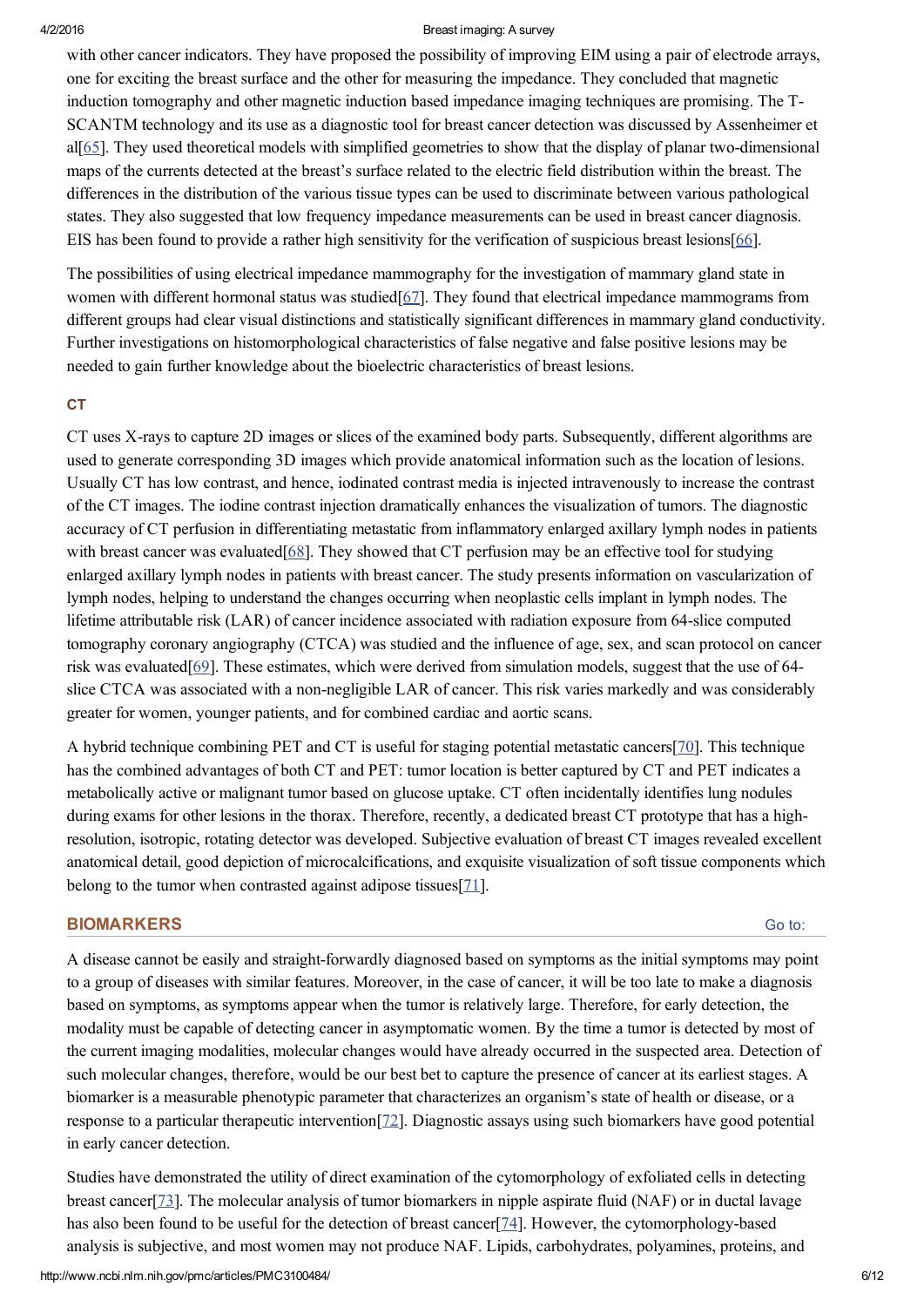nucleic acids have also been studied as potential biomarkers for early breast cancer detection. A detailed review of the biomarkers used for early detection can be found in[[75](#page-10-16)]

Response to therapy is first observed at the molecular and cellular level and then at the anatomical level. Therefore, biomarkers are useful in predicting treatment response. In current clinical practice, the standard markers used for general prognosis assessment and the prediction of therapy response are the hormone receptor (ER and PR) status, HER-2/neu status, and the labeling of Ki-67 antigen.

ER and PR testing have been used as markers for the prognosis and the prediction of response to antiestrogen therapy $[76-77]$  $[76-77]$  $[76-77]$ . The HER2/neu is a protein that has higher aggressiveness in breast cancers. Amplification of the HER2/neu gene and over-expression of the HER2/neu protein have been observed in 10%-34% of invasive breast cancers<sup>[\[78\]](#page-11-2)</sup>. The human Ki-67 protein expression is associated with cell proliferation. The Ki-67 labeling index, which is a fraction of Ki-67-positive tumor cells, is often correlated with the clinical course of cancer. A detailed review of the emerging biomarkers used for breast cancer management (prognosis and treatment response prediction) has been carried out by Ross et al[\[79\]](#page-11-3).

The term molecular imaging was defined by the Commission on Molecular Imaging of the American College of Radiology as "the spatially localized and/or temporally resolved sensing of molecular and cellular processes in vivo." Molecular imaging explores either changes in metabolic rate, cell proliferation rate, hormone expression, gene expression, or protein production. The main modalities for molecular imaging are PET, SPECT, MRS, and optical imaging; PET imaging being the most widely used modality. PET has been used for the in vivo quantification of ER. Since [18F]-16α-[fluororestradiol] (FES) has shown most promise in quantifying the functional ER status of breast cancer, it has been used as a tracer in PET-ER imaging[\[80\]](#page-11-4). PET-ER imaging (FES-PET) can therefore predict the likelihood of a patient's response to hormonal therapy, and thereby, determine the suitability of the patient for this type of treatment. The results of some related studies can be found in[ $81$ ]. Jeraj et al[\[82\]](#page-11-6) have presented a comprehensive review of the various functional and molecular imaging techniques used in oncology. They have presented the effectiveness of such imaging techniques for a variety of cancers.

## **CONCLUSION**

Go to:

Current breast imaging modalities play a vital role in assisting clinicians in the primary screening of cancer, in the diagnosis and characterization of lesions, staging and restaging, treatment selection and treatment progress monitoring and in determining cancer recurrence. In this paper, we have discussed the capabilities of the different breast imaging techniques that are currently used in clinical setups. It is evident from the material presented in this paper that no single modality is completely useful in all areas of breast cancer management. Therefore, research is continually being carried out to improve the existing modalities and develop new modalities based on the physical, chemical, and biological properties of cancerous breast tissue that differentiates it from normal and benign tissues. Cancer is a disease with no specific cure, and its treatment involves a wide variety of sideeffects. Moreover, the survival rate is largely dependent on early detection. A disease with such disturbing and life-threatening factors warrants a huge amount of research to develop modalities (screening, diagnostic, adjunct, standalone, and hybrid) that help in early detection and in finding a possible cure. Currently, research on modality development is moving towards imaging at the molecular level. This type of imaging will also help in understanding the nature of cancer growth and development which in turn might lead us closer to finding a possible cure for this disease. Moreover, the use of computer-aided diagnosis techniques has been widely advocated for the improvement of cancer detection efficiency and for reducing the interobserver variability that is associated with the subjective human interpretation of the images obtained.

## **Footnotes**

Go to:

Peer reviewer: Gary M Tse, MD, Department of Anatomical and Cellular Pathology, Prince of Wales Hospital, The Chinese University of Hong Kong, Shatin, Hong Kong, China; Ali Syed Arbab, MD, PhD, Associate Scientist and Director, Cellular and Molecular Imaging Laboratory, Department of Radiology, Henry Ford Hospital, 1 Ford Place, 2F, Box 82, Detroit, MI 48202, United States; Slimane Belbraouet, PhD, Professeur Titulaire, Directeur, École des sciences des aliments, de nutrition et d'études familiales, Université de Moncton, Moncton, NB, E1A 3E9, Canada

S- Editor Cheng JX L- Editor Webster JR E- Editor Ma WH

## **References**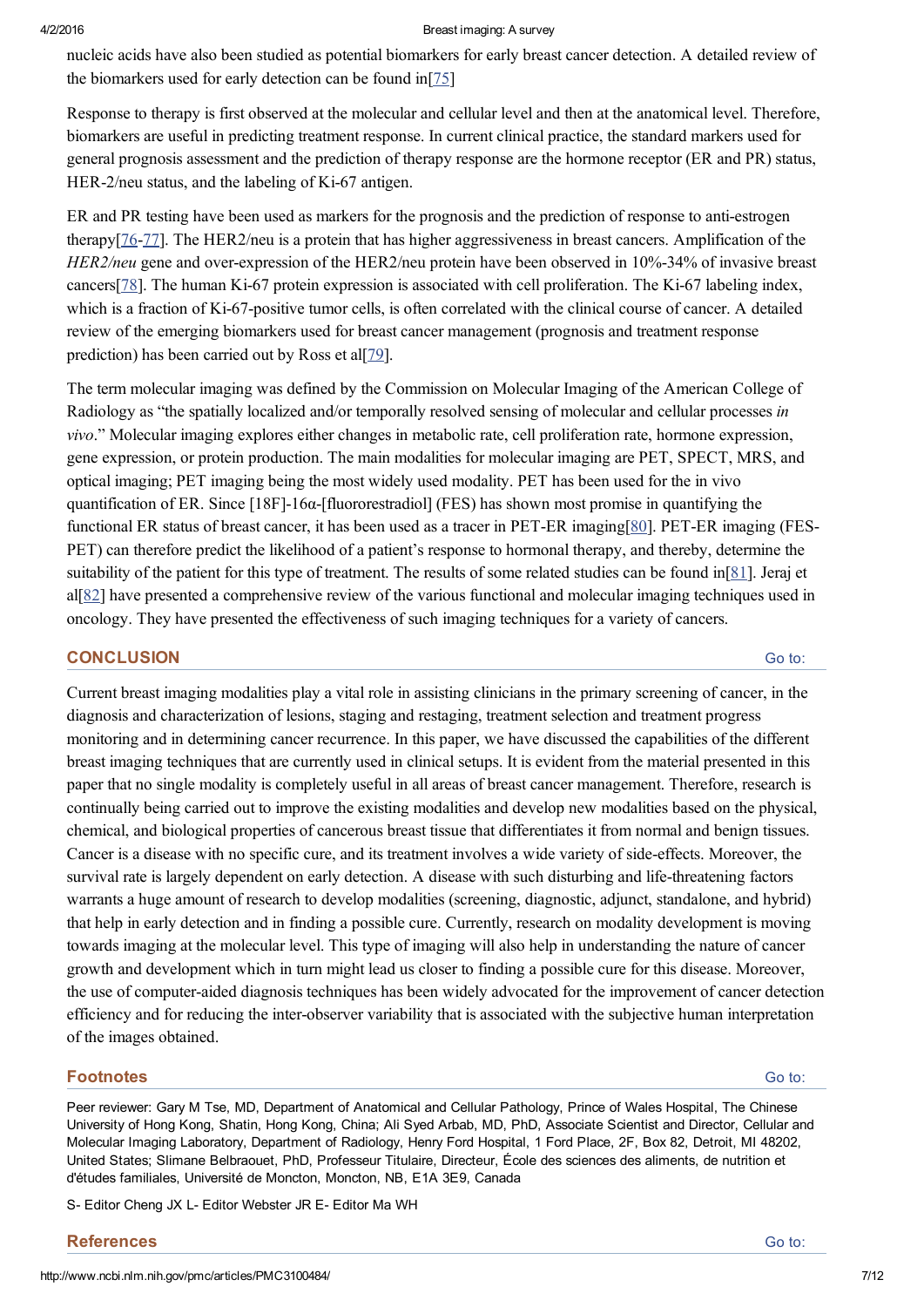<span id="page-7-0"></span>1. WHO IARC, World Health Organization International Agency for Research on Cancer, 2008 . Available from: <http://globocan.iarc.fr/factsheets/populations/factsheet.asp?uno=900>.

<span id="page-7-1"></span>2. WHO Fact sheet N297, 2009 . Available from: [http://www.who.int/mediacentre/factsheets/fs297/en/index.html.](http://www.who.int/mediacentre/factsheets/fs297/en/index.html)

<span id="page-7-2"></span>3. NBCF, National Breast Cancer Foundation, Inc , 2010. Available from: http://www.nationalbreastcancer.org/about-breast-cancer/what-is-breast-cancer.aspx.

<span id="page-7-3"></span>4. Altekruse SF, Kosary CL, Krapcho M, Neyman N, Aminou R, Waldron W, Ruhl J, Howlader N, Tatalovich Z, Cho H, Mariotto A, Eisner MP, Lewis DR, Cronin K, Chen HS, Feuer EJ, Stinchcomb DG, Edwards BK, editors. SEER Cancer Statistics Review, 1975-2007, National Cancer Institute. Bethesda, MD, 2010. Available from: [http://seer.cancer.gov/csr/1975\\_2007/](http://seer.cancer.gov/csr/1975_2007/)

<span id="page-7-4"></span>5. Breast cancer in men, Cancer Research UK. Available from: [http://www.cancerhelp.org.uk/type/breast](http://www.cancerhelp.org.uk/type/breast-cancer/about/types/breast-cancer-in-men)cancer/about/types/breast-cancer-in-men.

6. Male breast cancer treatment, National Cancer Institute. Available from: <http://www.cancer.gov/cancertopics/pdq/treatment/malebreast/Patient>.

<span id="page-7-5"></span>7. Breast cancer in men, American Cancer Society. Available from: http://www.cancer.org/Cancer/BreastCancerinMen/DetailedGuide/breast-cancer-in-men-key-statistics.

<span id="page-7-6"></span>8. Vinitha Sree S, Ng EYK, Rajendra Acharya U, William Tan. Breast imaging systems: a review and comparative study. J Mech Med Biol. 2010;10:5–34.

<span id="page-7-7"></span>9. Kerlikowske K, Grady D, Rubin SM, Sandrock C, Ernster VL. Efficacy of screening mammography. A metaanalysis. JAMA. 1995;273:149–154. [[PubMed](http://www.ncbi.nlm.nih.gov/pubmed/7799496)]

<span id="page-7-8"></span>10. Nyström L, Andersson I, Bjurstam N, Frisell J, Nordenskjöld B, Rutqvist LE. Long-term effects of mammography screening: updated overview of the Swedish randomised trials. Lancet. 2002;359:909–919. [[PubMed\]](http://www.ncbi.nlm.nih.gov/pubmed/11918907)

<span id="page-7-9"></span>11. Kopans DB. Beyond randomized controlled trials: organized mammographic screening substantially reduces breast carcinoma mortality. Cancer. 2002;94:580–581; author reply 581-583. [\[PubMed\]](http://www.ncbi.nlm.nih.gov/pubmed/11900247)

<span id="page-7-11"></span>12. Kopans DB. Sonography should not be used for breast cancer screening until its efficacy has been proven scientifically. AJR Am J Roentgenol. 2004;182:489–491. [[PubMed](http://www.ncbi.nlm.nih.gov/pubmed/14736687)]

<span id="page-7-10"></span>13. Tabar L, Yen MF, Vitak B, Chen HH, Smith RA, Duffy SW. Mammography service screening and mortality in breast cancer patients: 20-year follow-up before and after introduction of screening. Lancet. 2003;361:1405– 1410. [\[PubMed\]](http://www.ncbi.nlm.nih.gov/pubmed/12727392)

<span id="page-7-12"></span>14. Malur S, Wurdinger S, Moritz A, Michels W, Schneider A. Comparison of written reports of mammography, sonography and magnetic resonance mammography for preoperative evaluation of breast lesions, with special emphasis on magnetic resonance mammography. Breast Cancer Res. 2001;3:55–60. [PMC free [article](http://www.ncbi.nlm.nih.gov/pmc/articles/PMC13900/)] [[PubMed](http://www.ncbi.nlm.nih.gov/pubmed/11250746)]

<span id="page-7-13"></span>15. Wu T, Stewart A, Stanton M, McCauley T, Phillips W, Kopans DB, Moore RH, Eberhard JW, OpsahlOng B, Niklason L, et al. Tomographic mammography using a limited number of low-dose cone-beam projection images. Med Phys. 2003;30:365–380. [[PubMed](http://www.ncbi.nlm.nih.gov/pubmed/12674237)]

<span id="page-7-14"></span>16. Dromain C, Balleyguier C, Adler G, Garbay JR, Delaloge S. Contrastenhanced digital mammography. Eur J Radiol. 2009;69:34–42. [\[PubMed\]](http://www.ncbi.nlm.nih.gov/pubmed/18790584)

<span id="page-7-15"></span>17. Diekmann F, Freyer M, Diekmann S, Fallenberg EM, Fischer T, Bick U, Pöllinger A. Evaluation of contrastenhanced digital mammography. Eur J Radiol. 2009:Epub ahead of print.

<span id="page-7-16"></span>18. Teh W, Wilson AR. The role of ultrasound in breast cancer screening. A consensus statement by the European Group for Breast Cancer Screening. Eur J Cancer. 1998;34:449–450. [[PubMed\]](http://www.ncbi.nlm.nih.gov/pubmed/9713292)

<span id="page-7-17"></span>19. Kelly KM, Dean J, Comulada WS, Lee SJ. Breast cancer detection using automated whole breast ultrasound and mammography in radiographically dense breasts. Eur Radiol. 2010;20:734–742. [PMC free [article\]](http://www.ncbi.nlm.nih.gov/pmc/articles/PMC2822222/) [\[PubMed\]](http://www.ncbi.nlm.nih.gov/pubmed/19727744)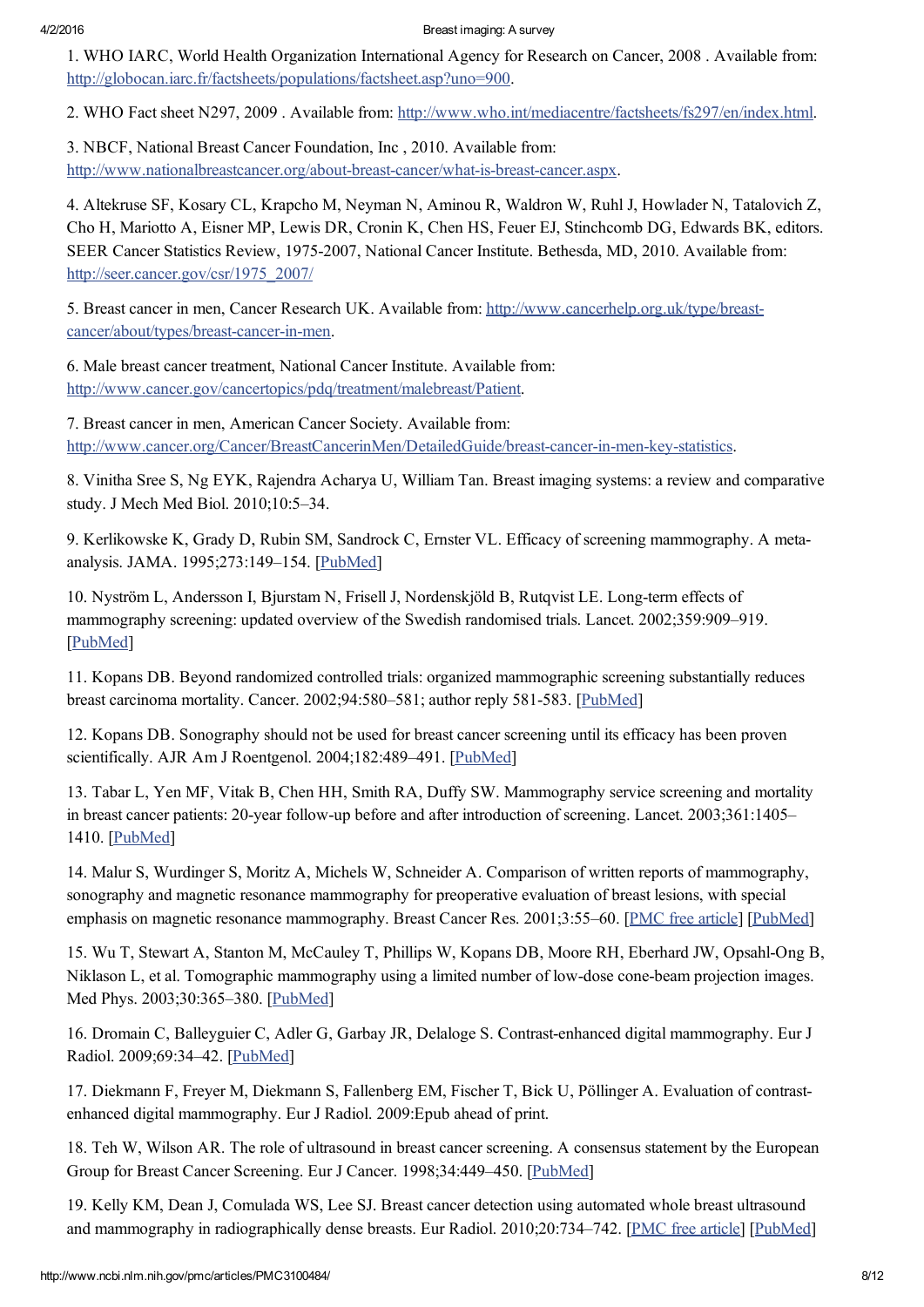<span id="page-8-0"></span>20. Berg WA, Blume JD, Cormack JB, Mendelson EB, Lehrer D, Böhm-Vélez M, Pisano ED, Jong RA, Evans WP, Morton MJ, et al. Combined screening with ultrasound and mammography vs mammography alone in women at elevated risk of breast cancer. JAMA. 2008;299:2151–2163. [PMC free [article\]](http://www.ncbi.nlm.nih.gov/pmc/articles/PMC2718688/) [\[PubMed\]](http://www.ncbi.nlm.nih.gov/pubmed/18477782)

<span id="page-8-1"></span>21. Tohno E, Ueno E, Watanabe H. Ultrasound screening of breast cancer. Breast Cancer. 2009;16:18–22. [[PubMed\]](http://www.ncbi.nlm.nih.gov/pubmed/19009372)

<span id="page-8-2"></span>22. Youk JH, Kim EK, Kim MJ, Kwak JY, Son EJ. Performance of hand-held whole-breast ultrasound based on BI-RADS in women with mammographically negative dense breast. Eur Radiol. 2011;21:667–675. [\[PubMed\]](http://www.ncbi.nlm.nih.gov/pubmed/20853108)

<span id="page-8-3"></span>23. Carsten Riis C, Lernevall A, Sorensen FB, Nygaard H, 3D Ultrasound-based evaluation of lesions in the uncompressed breast. In: Ueno E, Shiina T, Kubota M, Sawai K, editors. Research and Development in Breast Ultrasound. Tokyo: Springer; 2005. pp. 151–155.

<span id="page-8-4"></span>24. Carsten Riis C. TechniScan. Svara™ Warm Bath Ultrasound (WBU™) Imaging System. Available from: <http://www.techniscanmedicalsystems.com/index.php?p=Home>.

<span id="page-8-5"></span>25. Kook SH, Park HW, Lee YR, Lee YU, Pae WK, Park YL. Evaluation of solid breast lesions with power Doppler sonography. J Clin Ultrasound. 1999;27:231–237. [[PubMed\]](http://www.ncbi.nlm.nih.gov/pubmed/10355886)

<span id="page-8-6"></span>26. Scaperrotta G, Ferranti C, Costa C, Mariani L, Marchesini M, Suman L, Folini C, Bergonzi S. Role of sonoelastography in non-palpable breast lesions. Eur Radiol. 2008;18:2381-2389. [[PubMed\]](http://www.ncbi.nlm.nih.gov/pubmed/18523780)

<span id="page-8-7"></span>27. Keith LG, Oleszczuk JJ, Laguens M. Circadian rhythm chaos: a new breast cancer marker. Int J Fertil Womens Med. 2001;46:238–247. [\[PubMed\]](http://www.ncbi.nlm.nih.gov/pubmed/11720196)

<span id="page-8-8"></span>28. Salhab M, Sarakbi WAI, Mokbel K. Vol. 2. Tokyo: Springer; 2005. The evolving role of the dynamic thermal analysis in the early detection of breast cancer. Int Semin Surg Oncol; p. 8. Available from: [http://www.issoonline.com/content/2/1/8.](http://www.issoonline.com/content/2/1/8) [PMC free [article](http://www.ncbi.nlm.nih.gov/pmc/articles/PMC1084358/)] [[PubMed](http://www.ncbi.nlm.nih.gov/pubmed/15819982)]

<span id="page-8-9"></span>29. Gautherine M, Gros C. Contribution of infrared thermography to early diagnosis, pretheraputic prognosis and post-irradiation follow-up of breast carcinomas. Med Mundi. 1976;21:135–149.

<span id="page-8-10"></span>30. Gros C, Gautherie M, Bourjat P. Prognosis and posttherapeutic followup of breast cancers by thermography. Bibl Radiol. 1975:77–90. [[PubMed\]](http://www.ncbi.nlm.nih.gov/pubmed/1180864)

<span id="page-8-11"></span>31. Ng EYK, Chen Y, Ung LN. Computerized breast thermography: study of image segmentation and temperature cyclic variations. Int J Med Eng Technol. 2001;25:12–16. [\[PubMed\]](http://www.ncbi.nlm.nih.gov/pubmed/11345095)

<span id="page-8-12"></span>32. Ng EYK. A review of thermography as promising non-invasive detection modality for breast tumour. Int J Therm Sci. 2009;48:849–859.

33. Ng EYK, Sudharsan NM. Numerical modeling in conjunction with thermography as an adjunct tool for breast tumour detection. BMC Cancer. 2004;4:1–26.

34. Ammer K, Ring EFJ. Standard procedures for infrared imaging in medicine. In: Biomedical Engineering Handbook. CRC Press; 2006. pp. chapter 36: 1–14.

35. Amalu WC, Hobbins WB, Head JF, Elliott RL. Infrared imaging of the breast an overview. In: Biomedical Engineering Handbook. CRC Press; 2006. pp. chapter 25: 1–36.

36. Wiecek B, Wiecek M, Strakowski R, Jakubowska T, Ng EYK. Wavelet-based thermal image classification for breast screening and other medical applications. In: Ng EYK, Acharya RU, Suri JS. Performance Evaluation Techniques in Multi-modality Breast Cancer Screening, Diagnosis and Treatment. American Scientific Publishers; 2010.

37. Qi H, Kuruganti PT, Snyder WE. Detecting breast cancer from thermal infrared images by asymmetry analysis. In: Biomedical Engineering Handbook. CRC Press; 2006. pp. chapter 27: 1–14.

<span id="page-8-13"></span>38. Ring EFJ, Ammer K. The technique of infra red imaging in medicine. Thermology Int. 2000;10:7–14.

<span id="page-8-14"></span>39. Heywang-Köbrunner SH, Viehweg P, Heinig A, Küchler C. Contrast-enhanced MRI of the breast: accuracy,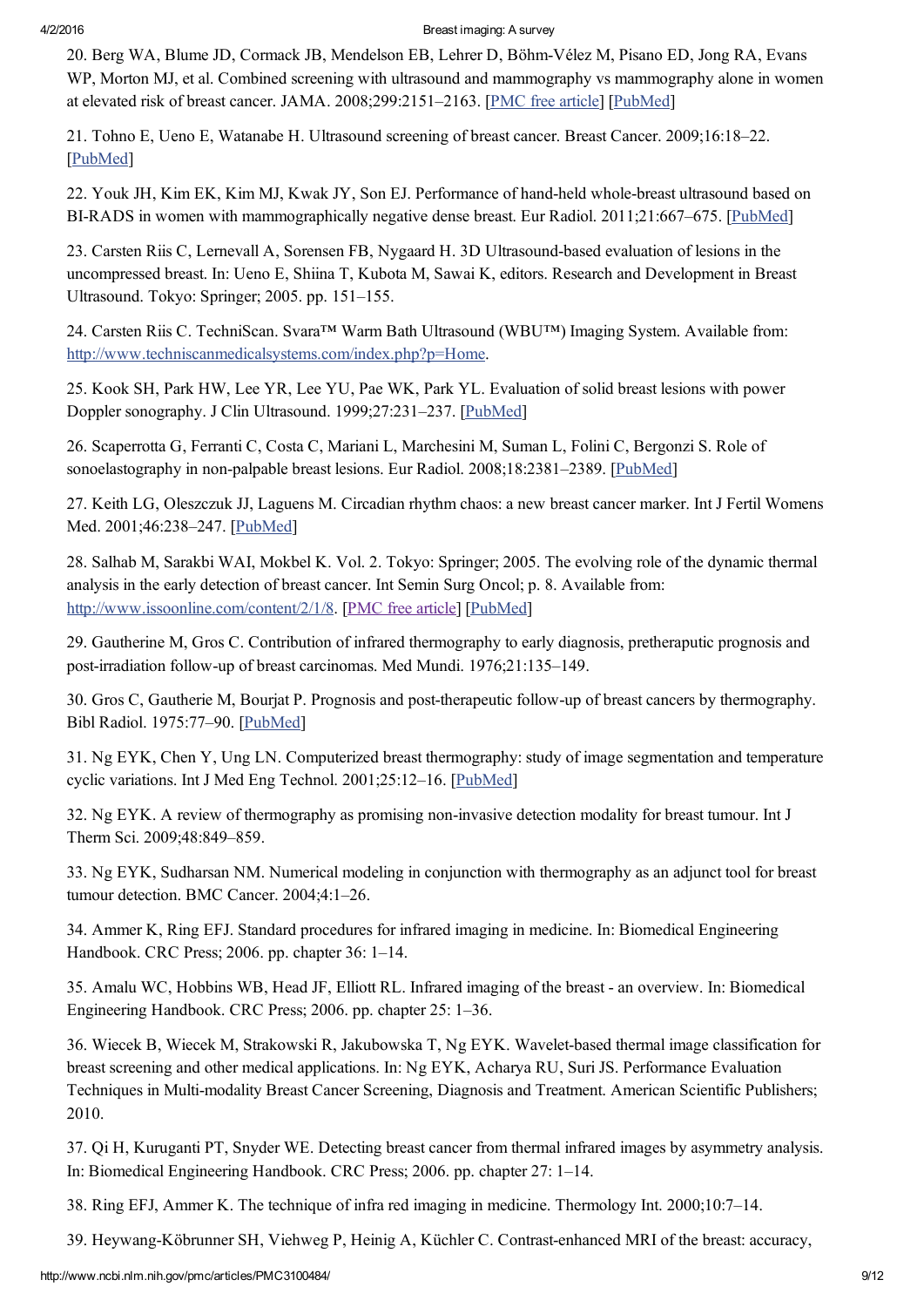value, controversies, solutions. Eur J Radiol. 1997;24:94-108. [\[PubMed\]](http://www.ncbi.nlm.nih.gov/pubmed/9097051)

<span id="page-9-0"></span>40. Liu PF, Debatin JF, Caduff RF, Kacl G, Garzoli E, Krestin GP. Improved diagnostic accuracy in dynamic contrast enhanced MRI of the breast by combined quantitative and qualitative analysis. Br J Radiol. 1998;71:501– 509. [\[PubMed](http://www.ncbi.nlm.nih.gov/pubmed/9691895)]

<span id="page-9-1"></span>41. Basilion JP. Current and future technologies for breast cancer imaging. Breast Cancer Res. 2001;3:14–16. [PMC free [article\]](http://www.ncbi.nlm.nih.gov/pmc/articles/PMC138671/) [\[PubMed](http://www.ncbi.nlm.nih.gov/pubmed/11300100)]

<span id="page-9-2"></span>42. Leach MO. Application of magnetic resonance imaging to angiogenesis in breast cancer. Breast Cancer Res. 2001;3:22–27. [PMC free [article](http://www.ncbi.nlm.nih.gov/pmc/articles/PMC138673/)] [[PubMed\]](http://www.ncbi.nlm.nih.gov/pubmed/11300102)

<span id="page-9-3"></span>43. Schnall MD. Application of magnetic resonance imaging to early detection of breast cancer. Breast Cancer Res. 2001;3:17–21. [PMC free [article](http://www.ncbi.nlm.nih.gov/pmc/articles/PMC138672/)] [[PubMed\]](http://www.ncbi.nlm.nih.gov/pubmed/11300101)

<span id="page-9-4"></span>44. Lehman CD, Schnall MD. Imaging in breast cancer: Magnetic resonance imaging. Breast Cancer Res. 2005;7:215–219. [PMC free [article\]](http://www.ncbi.nlm.nih.gov/pmc/articles/PMC1242161/) [\[PubMed\]](http://www.ncbi.nlm.nih.gov/pubmed/16168141)

<span id="page-9-5"></span>45. Meisamy S, Bolan PJ, Garwood M. Magnetic resonance spectroscopy of breast cancer: current techniques an\$d clinical applications. In: Hayat MA, editor. Lung and breast carcinomas. Elsevier; 2008. pp. 407–415.

<span id="page-9-6"></span>46. Huang W, Fisher PR, Dulaimy K, Tudorica LA, O'Hea B, Button TM. Detection of breast malignancy: diagnostic MR protocol for improved specificity. Radiology. 2004;232:585-591. [\[PubMed\]](http://www.ncbi.nlm.nih.gov/pubmed/15205478)

<span id="page-9-7"></span>47. Bolan BJ, Nelson MT, Yee D, Garwood M. Imaging in breast cancer: Magnetic resonance spectroscopy of the breast. Breast Cancer Res. 2005;7:149–152. [PMC free [article\]](http://www.ncbi.nlm.nih.gov/pmc/articles/PMC1175074/) [\[PubMed](http://www.ncbi.nlm.nih.gov/pubmed/15987466)]

<span id="page-9-8"></span>48. Fass L. Imaging and cancer: a review. Mol Oncol. 2008;2:115–152. [\[PubMed\]](http://www.ncbi.nlm.nih.gov/pubmed/19383333)

<span id="page-9-9"></span>49. Buijs M, Kamel IR, Vossen JA, Georgiades CS, Hong K, Geschwind JF. Assessment of metastatic breast cancer response to chemoembolization with contrast agent enhanced and diffusionweighted MR imaging. J Vasc Interv Radiol. 2007;18:957–963. [[PubMed\]](http://www.ncbi.nlm.nih.gov/pubmed/17675611)

<span id="page-9-10"></span>50. Van Houten EE, Doyley MM, Kennedy FE, Weaver JB, Paulsen KD. Initial in vivo experience with steady-state subzone-based MR elastography of the human breast. J Magn Reson Imaging. 2003;17:72–85. [\[PubMed](http://www.ncbi.nlm.nih.gov/pubmed/12500276)]

<span id="page-9-11"></span>51. Stephan P. In: Hayat MA, editor. Lung and breast carcinomas. Elsevier; 2010. Mammography and Breast MRIs. Available from: [http://breastcancer.about.com/od/mammograms/a/mammo\\_vs\\_mri\\_2.htm.](http://breastcancer.about.com/od/mammograms/a/mammo_vs_mri_2.htm)

<span id="page-9-12"></span>52. Lee JM, Halpern EF, Rafferty EA, Gazelle GS. Evaluating the correlation between film mammography and MRI for screening women with increased breast cancer risk. Acad Radiol. 2009;16:1323-1328. [PMC free [article\]](http://www.ncbi.nlm.nih.gov/pmc/articles/PMC2763935/) [[PubMed\]](http://www.ncbi.nlm.nih.gov/pubmed/19632865)

<span id="page-9-13"></span>53. Berger F, Gambhir SS. Recent advances in imaging endogenous or transferred gene expression utilizing radionuclide technologies in living subjects: applications to breast cancer. Breast Cancer Res. 2001;3:28–35. [PMC free [article\]](http://www.ncbi.nlm.nih.gov/pmc/articles/PMC139436/) [\[PubMed](http://www.ncbi.nlm.nih.gov/pubmed/11250742)]

<span id="page-9-14"></span>54. Chen X, Moore MO, Lehman CD, Mankoff DA, Lawton TJ, Peacock S, Schubert EK, Livingston RB. Combined use of MRI and PET to monitor response and assess residual disease for locally advanced breast cancer treated with neoadjuvant chemotherapy. Acad Radiol. 2004;11:1115–1124. [[PubMed](http://www.ncbi.nlm.nih.gov/pubmed/15530804)]

<span id="page-9-15"></span>55. Benard F, Turcotte E. Imaging breast cancer with single photon computed tomography and positron emission tomography. Breast Cancer Res. 2005;7:153-162. [PMC free [article\]](http://www.ncbi.nlm.nih.gov/pmc/articles/PMC1175073/) [\[PubMed\]](http://www.ncbi.nlm.nih.gov/pubmed/15987467)

<span id="page-9-16"></span>56. Schilling K, Narayanan D, Kalinyak JE. Effect of breast density, menopausal status, and hormone use in high resolution positron emission mammography. Radiol Soc North Am. 2008:VB31–04.

<span id="page-9-17"></span>57. Munshi S. In: Hayat MA, editor. Lung and breast carcinomas. Elsevier; 2008. Scintimammography - an emerging technique for Breast Imaging. Available from: http://www.frost.com/prod/servlet/market-insight-top.pag? docid=137248277.

<span id="page-9-18"></span>58. Brem RF, Rapelyea JA, Zisman G, Mohtashemi K, Raub J, Teal CB, Majewski S, Welch BL. Occult breast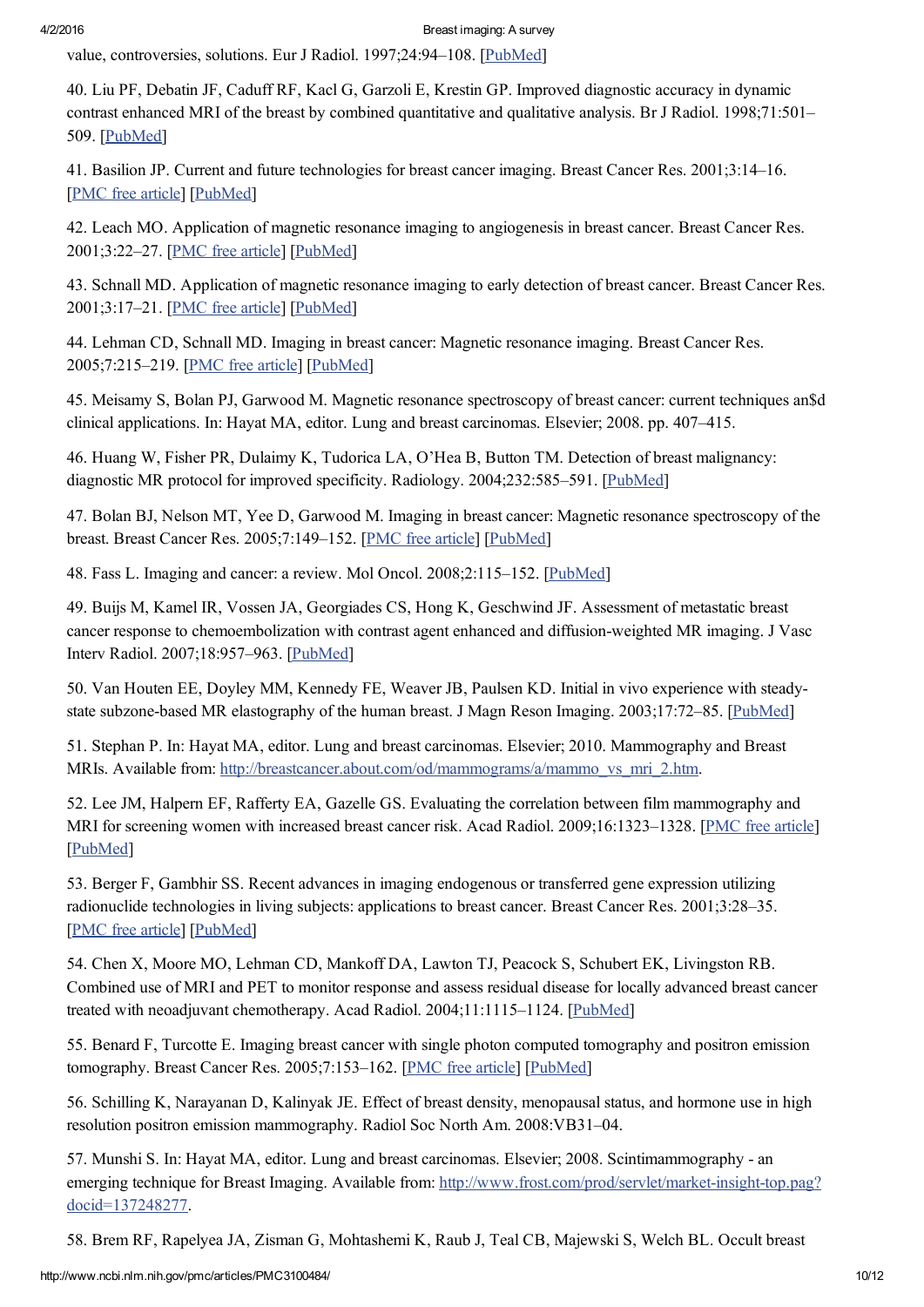cancer: scintimammography with high-resolution breast-specific gamma camera in women at high risk for breast cancer. Radiology. 2005;237:274–280. [[PubMed\]](http://www.ncbi.nlm.nih.gov/pubmed/16126919)

<span id="page-10-0"></span>59. Prats E, Aisa F, Abós MD, Villavieja L, GarcíaLópez F, Asenjo MJ, Razola P, Banzo J. Mammography and 99mTc-MIBI scintimammography in suspected breast cancer. J Nucl Med. 1999;40:296–301. [[PubMed\]](http://www.ncbi.nlm.nih.gov/pubmed/10025838)

<span id="page-10-1"></span>60. Massardo T, Alonso O, Llamas-Ollier A, Kabasakal L, Ravishankar U, Morales R, Delgado L, Padhy AK. Planar Tc99m--sestamibi scintimammography should be considered cautiously in the axillary evaluation of breast cancer protocols: results of an international multicenter trial. BMC Nucl Med. 2005;5:4. [PMC free [article\]](http://www.ncbi.nlm.nih.gov/pmc/articles/PMC1199526/) [[PubMed\]](http://www.ncbi.nlm.nih.gov/pubmed/16048648)

<span id="page-10-2"></span>61. Brem RF, Floerke AC, Rapelyea JA, Teal C, Kelly T, Mathur V. Breast-specific gamma imaging as an adjunct imaging modality for the diagnosis of breast cancer. Radiology. 2008;247:651–657. [\[PubMed\]](http://www.ncbi.nlm.nih.gov/pubmed/18487533)

<span id="page-10-3"></span>62. Tromberg BJ, Pogue BW, Paulsen KD, Yodh AG, Boas DA, Cerussi AE. Assessing the future of diffuse optical imaging technologies for breast cancer management. Med Phys. 2008;35:2443–2451. [PMC free [article\]](http://www.ncbi.nlm.nih.gov/pmc/articles/PMC2809725/) [[PubMed\]](http://www.ncbi.nlm.nih.gov/pubmed/18649477)

<span id="page-10-4"></span>63. Ntziachristos V, Chance B. Probing physiology and molecular function using optical imaging: applications to breast cancer. Breast Cancer Res. 2001;3:41–46. [PMC free [article\]](http://www.ncbi.nlm.nih.gov/pmc/articles/PMC150034/) [[PubMed\]](http://www.ncbi.nlm.nih.gov/pubmed/11250744)

<span id="page-10-5"></span>64. Zou Y, Guo Z. A review of electrical impedance techniques for breast cancer detection. Med Eng Phys. 2003;25:79–90. [[PubMed\]](http://www.ncbi.nlm.nih.gov/pubmed/12538062)

<span id="page-10-6"></span>65. Assenheimer M, Laver-Moskovitz O, Malonek D, Manor D, Nahaliel U, Nitzan R, Saad A. The T-SCAN technology: electrical impedance as a diagnostic tool for breast cancer detection. Physiol Meas. 2001;22:1–8. [[PubMed\]](http://www.ncbi.nlm.nih.gov/pubmed/11236870)

<span id="page-10-7"></span>66. Malich A, Böhm T, Facius M, Kleinteich I, Fleck M, Sauner D, Anderson R, Kaiser WA. Electrical impedance scanning as a new imaging modality in breast cancer detection—a short review of clinical value on breast application, limitations and perspectives. Nucl Instrum Meth A. 2003;497:75–81.

<span id="page-10-8"></span>67. Cherepenin VA, Karpov AY, Korjenevsky AV, Kornienko VN, Kultiasov YS, Ochapkin MB, Trochanova OV, Meister JD. Threedimensional EIT imaging of breast tissues: system design and clinical testing. IEEE Trans Med Imaging. 2002;21:662–667. [\[PubMed](http://www.ncbi.nlm.nih.gov/pubmed/12166863)]

<span id="page-10-9"></span>68. Liu Y, Bellomi M, Gatti G, Ping X. Accuracy of computed tomography perfusion in assessing metastatic involvement of enlarged axillary lymph nodes in patients with breast cancer. Breast Cancer Res. 2007;9:R40. [PMC free [article\]](http://www.ncbi.nlm.nih.gov/pmc/articles/PMC2206711/) [\[PubMed](http://www.ncbi.nlm.nih.gov/pubmed/17615058)]

<span id="page-10-10"></span>69. Einstein AJ, Henzlova MJ, Rajagopalan S. Estimating risk of cancer associated with radiation exposure from 64slice computed tomography coronary angiography. JAMA. 2007;298:317–323. [[PubMed](http://www.ncbi.nlm.nih.gov/pubmed/17635892)]

<span id="page-10-11"></span>70. Avril N, Mather SJ, Roylance R, FDG-PET and PET/CT in breast cancer staging. Breast Care. 2007:2:372– 377.

<span id="page-10-12"></span>71. Boone JM, Kwan AL, Yang K, Burkett GW, Lindfors KK, Nelson TR. Computed tomography for imaging the breast. J Mammary Gland Biol Neoplasia. 2006;11:103–111. [\[PubMed](http://www.ncbi.nlm.nih.gov/pubmed/17053979)]

<span id="page-10-13"></span>72. Negm RS, Verma M, Srivastava S. The promise of biomarkers in cancer screening and detection. Trends Mol Med. 2002;8:288–293. [[PubMed](http://www.ncbi.nlm.nih.gov/pubmed/12067615)]

<span id="page-10-14"></span>73. Buehring GC. Screening for breast atypias using exfoliative cytology. Cancer. 1979;43:1788–1799. [\[PubMed\]](http://www.ncbi.nlm.nih.gov/pubmed/445368)

<span id="page-10-15"></span>74. Buehring GC, Letscher A, McGirr KM, Khandhar S, Che LH, Nguyen CT, Hackett AJ. Presence of epithelial cells in nipple aspirate fluid is associated with subsequent breast cancer: a 25-year prospective study. Breast Cancer Res Treat. 2006;98:63–70. [\[PubMed](http://www.ncbi.nlm.nih.gov/pubmed/16685591)]

<span id="page-10-16"></span>75. Levenson VV. Biomarkers for early detection of breast cancer: what, when, and where? Biochim Biophys Acta. 2007;1770:847–856. [[PubMed\]](http://www.ncbi.nlm.nih.gov/pubmed/17368950)